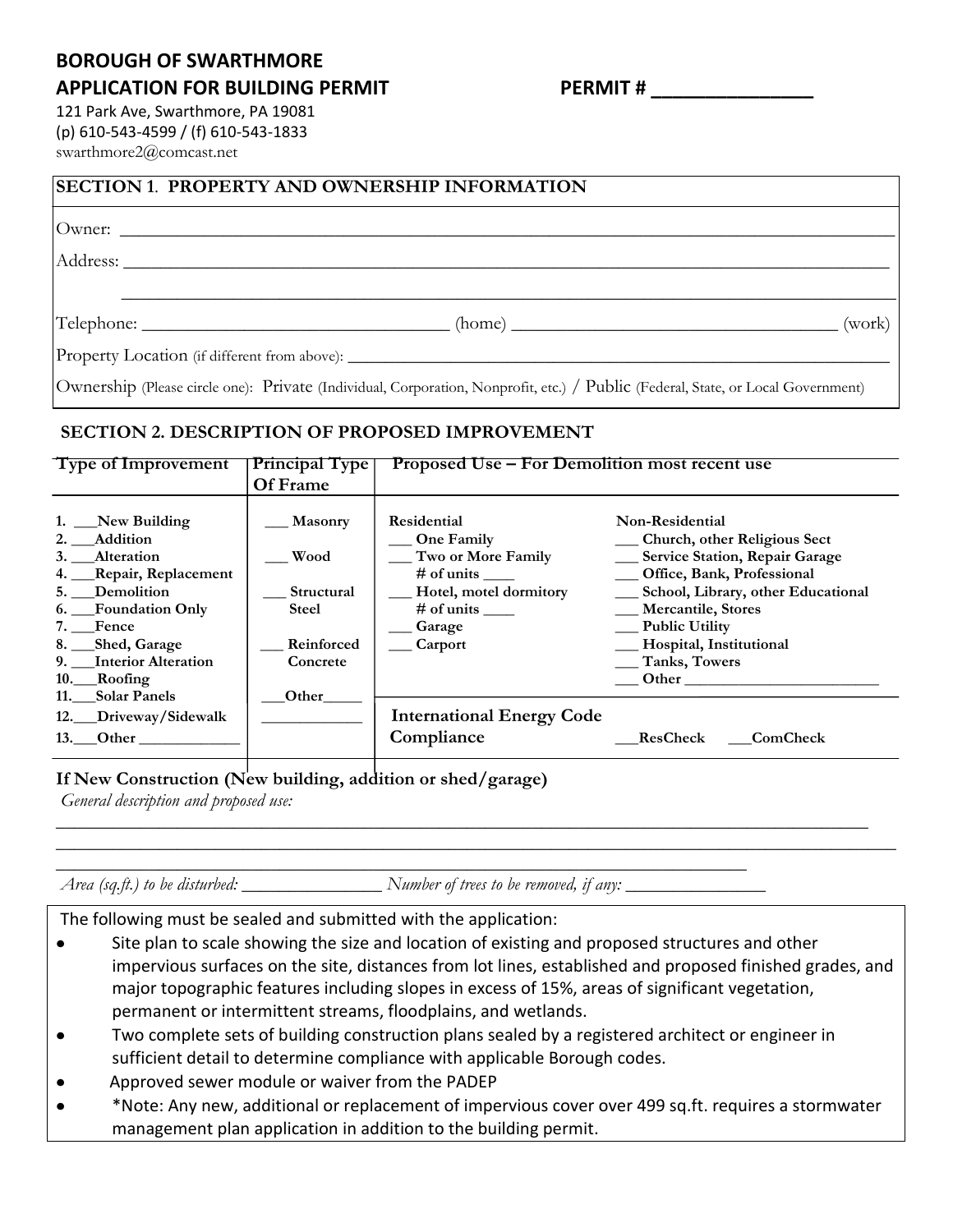### **Alteration, Repair/Replacement, \*Demolition or Foundation Only**

*General description:* 

|                        | Former use: <u>Proposed</u> Use:                                                                                                                                                                                                                                    |
|------------------------|---------------------------------------------------------------------------------------------------------------------------------------------------------------------------------------------------------------------------------------------------------------------|
|                        |                                                                                                                                                                                                                                                                     |
|                        | The following must be submitted in duplicate with the application:                                                                                                                                                                                                  |
| $\bullet$<br>$\bullet$ | Building construction plans in sufficient detail to determine compliance with applicable Borough<br>codes.<br>For Demolition/Foundation: You must notify PA One Call before digging (811).<br>For any change in use, approved sewer module or waiver from the PADEP |
| $\ast$                 | Homeowners are advised to record via photographs and plans, if available, the exact location and<br>size of any building to be demolished.                                                                                                                          |

*\_\_\_\_\_\_\_\_\_\_\_\_\_\_\_\_\_\_\_\_\_\_\_\_\_\_\_\_\_\_\_\_\_\_\_\_\_\_\_\_\_\_\_\_\_\_\_\_\_\_\_\_\_\_\_\_\_\_\_\_\_\_\_\_\_\_\_\_\_\_\_\_\_\_\_\_\_\_\_\_\_\_\_\_\_\_\_* 

#### **Roofing**

|                               | Application is for: Roof Repair ______ | New Roof/Total Reroof |
|-------------------------------|----------------------------------------|-----------------------|
| Existing roof/siding material |                                        |                       |
|                               |                                        |                       |

### **Driveway/Sidewalk/Curbing**

*General description: \_\_\_\_\_\_\_\_\_\_\_\_\_\_\_\_\_\_\_\_\_\_\_\_\_\_\_\_\_\_\_\_\_\_\_\_\_\_\_\_\_\_\_\_\_\_\_\_\_\_\_\_\_\_\_\_\_\_\_\_\_\_\_\_\_\_\_\_\_\_\_\_\_\_\_\_*

| Аћћі<br>lication is for:<br>- - | $\sqrt{ }$ |  |
|---------------------------------|------------|--|

*Area (sq.ft.) to be disturbed: \_\_\_\_\_\_\_\_\_\_\_\_\_\_\_\_Number of trees to be removed, if any: \_\_\_\_\_\_\_\_\_\_\_\_\_\_\_\_\_\_\_\_\_\_\_\_\_\_\_\_*

The following must be submitted with the application:

- $\bullet$ Site plan to scale showing the size and location of existing and proposed impervious surfaces on the site, distances from lot lines, established and proposed finished grades, and major topographic features including permanent and intermittent streams, floodplains and wetlands.
- Construction documents in sufficient detail to determine compliance with applicable Borough codes.
- \*Note: Any new, additional or replacement of impervious cover over 499 sq.ft requires a stormwater management plan application in addition to the building permit.

*\_\_\_\_\_\_\_\_\_\_\_\_\_\_\_\_\_\_\_\_\_\_\_\_\_\_\_\_\_\_\_\_\_\_\_\_\_\_\_\_\_\_\_\_\_\_\_\_\_\_\_\_\_\_\_\_\_\_\_\_\_\_\_\_\_\_\_\_\_\_\_\_\_\_\_\_\_\_\_\_\_\_\_\_\_\_\_\_\_\_ \_\_\_\_\_\_\_\_\_\_\_\_\_\_\_\_\_\_\_\_\_\_\_\_\_\_\_\_\_\_\_\_\_\_\_\_\_\_\_\_\_\_\_\_\_\_\_\_\_\_\_\_\_\_\_\_\_\_\_\_\_\_\_\_\_\_\_\_\_\_\_\_\_\_\_\_\_\_\_\_\_\_\_\_\_\_\_\_\_\_ \_\_\_\_\_\_\_\_\_\_\_\_\_\_\_\_\_\_\_\_\_\_\_\_\_\_\_\_\_\_\_\_\_\_\_\_\_\_\_\_\_\_\_\_\_\_\_\_\_\_\_\_\_\_\_\_\_\_\_\_\_\_\_\_\_\_\_\_\_\_\_\_\_\_\_\_\_\_\_\_\_\_\_\_\_\_\_\_\_\_ \_\_\_\_\_\_\_\_\_\_\_\_\_\_\_\_\_\_\_\_\_\_\_\_\_\_\_\_\_\_\_\_\_\_\_\_\_\_\_\_\_\_\_\_\_\_\_\_\_\_\_\_\_\_\_\_\_\_\_\_\_\_\_\_\_\_\_\_\_\_\_\_\_\_\_\_\_\_\_\_\_\_\_\_\_\_\_\_\_\_*

# **Solar Panels / Other (\*\* See additional paperwork)**

*General description:*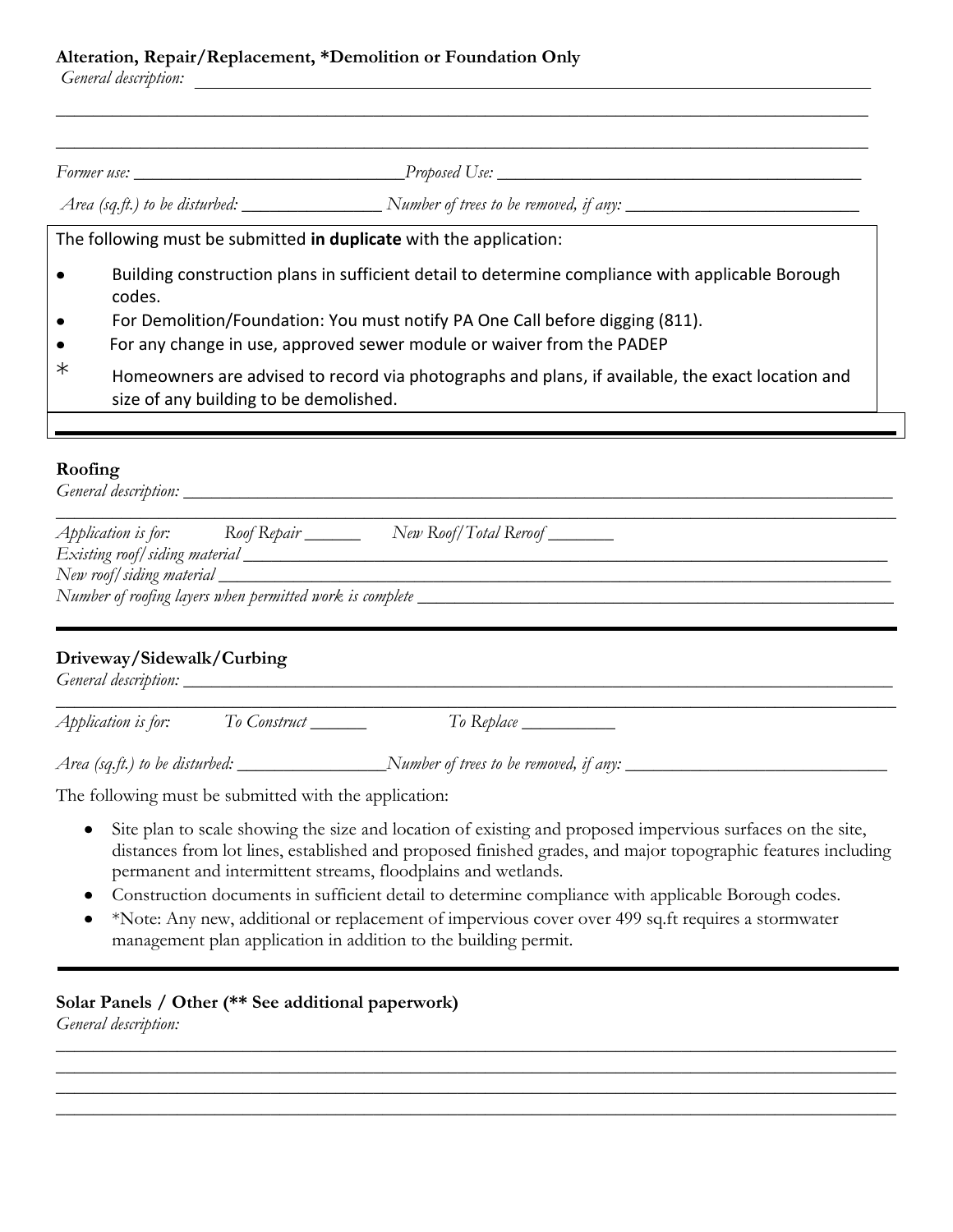#### **Fence**

*General description: \_\_\_\_\_\_\_\_\_\_\_\_\_\_\_\_\_\_\_\_\_\_\_\_\_\_\_\_\_\_\_\_\_\_\_\_\_\_\_\_\_\_\_\_\_\_\_\_\_\_\_\_\_\_\_\_\_\_\_\_\_\_\_\_\_\_\_\_\_\_\_\_\_\_\_\_ \_\_\_\_\_\_\_\_\_\_\_\_\_\_\_\_\_\_\_\_\_\_\_\_\_\_\_\_\_\_\_\_\_\_\_\_\_\_\_\_\_\_\_\_\_\_\_\_\_\_\_\_\_\_\_\_\_\_\_\_\_\_\_\_\_\_\_\_\_\_\_\_\_\_\_\_\_\_\_\_\_\_\_\_\_\_\_\_\_\_*

*Application is for: To Construct \_\_\_\_\_\_ To Replace \_\_\_\_\_\_\_\_\_\_*

*Height of fence: \_\_\_\_\_\_Fencing Material: \_\_\_\_\_\_\_\_\_\_\_\_\_\_\_\_\_\_\_\_\_\_\_*

The following must be submitted with the application:

- Site plan to scale showing the location of the fence, verification of placement of finished side, and all proposed gates and openings.
- Certified survey OR photographic proof of boundary marker installed by a surveyor OR photographic proof of boundary markers approved in writing by any neighbor whose property adjoins the proposed fence.
- Copy of written notice of intention to install a fence sent to adjoining property owners.  $\bullet$

| <b>SECTION 3. ARCHITECT AND CONTRACTOR INFORMATION</b> |  |  |
|--------------------------------------------------------|--|--|
|                                                        |  |  |
|                                                        |  |  |
|                                                        |  |  |
|                                                        |  |  |
|                                                        |  |  |
|                                                        |  |  |
|                                                        |  |  |
|                                                        |  |  |
|                                                        |  |  |
|                                                        |  |  |
|                                                        |  |  |

| <b>SECTION 4. PERMIT INFORMATION</b>                                                                                                                                                                    |
|---------------------------------------------------------------------------------------------------------------------------------------------------------------------------------------------------------|
|                                                                                                                                                                                                         |
|                                                                                                                                                                                                         |
|                                                                                                                                                                                                         |
|                                                                                                                                                                                                         |
|                                                                                                                                                                                                         |
| (Application can be signed by architect, contractor, or property owner)                                                                                                                                 |
| $ $ **The right is reserved to revoke this permit if it appears that the information and/or signature/name have been<br>obtained by fraud or misrepresentation, or if the Zoning Ordinance is violated. |